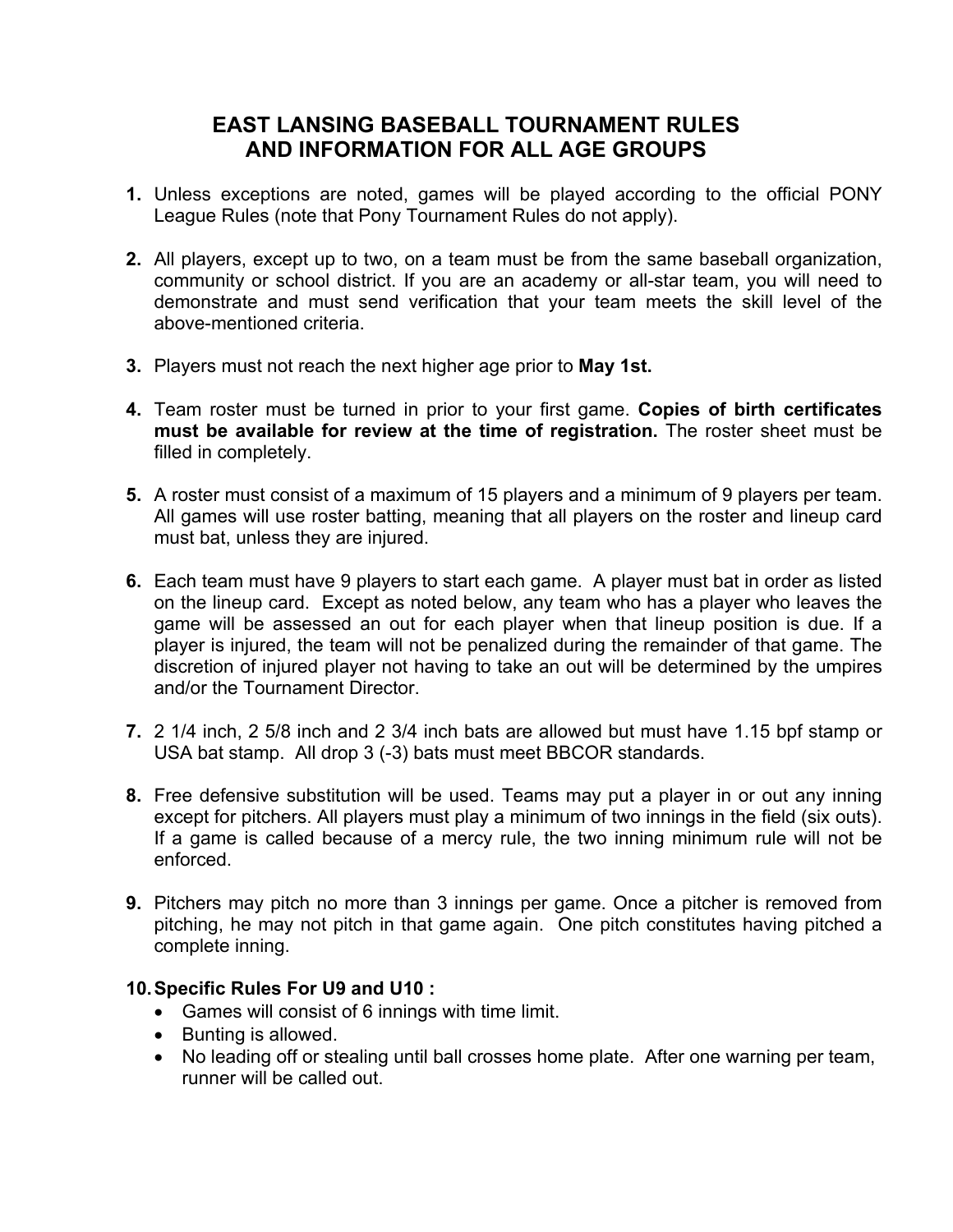- Runners on third base may not steal home. They may advance only on a batted ball, bases loaded walk or if the defense makes a play on that runner.
- Batter is out on a dropped third strike.
- No balks will be called.
- Ten defensive players may be used, which shall consist of four outfielders on the outfield grass.

# **11.Specific Rules For U11, U12, U13 and U14**:

- Games will consist of 7 innings with time limit.
- Each pitcher gets one balk warning per game.
- **12.**Mercy Rule: 7 run limit per inning for first 3 innings; unlimited after that. All games will be played with 15 run mercy rule after 3 innings, and 10 run mercy rule after 4 innings.

Time Limit: All games will be played with a 1 hour, 45 minute time limit. No new inning can start after the time limit expires unless the score is tied. There will be a 2 hour time limit for the championship games.

The game is over if the home team is ahead and is batting in the bottom of an inning where the Mercy Rule or Time Limit is reached.

- **13.The new international tiebreaker rule will be used if the score is tied after 6 or 7 innings (as applicable) or the time limit. Only one extra inning may begin after the time limit unless it is a championship or semi-final or final top-seed crossover game that requires a winner to advance. Extra innings start with both coaches choosing where they will begin in their lineup, with the two previous batters placed on first and second base, respectively.**
- **14.**If weather or other problems occur, the Tournament Director may elect to shorten the maximum length of the games.
- **15.**A courtesy runner can be used for the catcher of the next inning. The courtesy runner will be the last available out.
- **16.**On contested plays at second, third, or home all runners should attempt to avoid contact or will be called out. There will be no barreling. Violators will be ejected from the game. It will be the discretion of the umpires and Tournament Director on further game suspensions. Fake tagging is prohibited and will result an extra base being awarded.
- **17.**If an offensive player is injured or ejected, the player who was the last available out may replace him.
- **18.**No metal spikes for U9-U12. All players must wear shirts with numbers on the back of the shirt for identification purposes.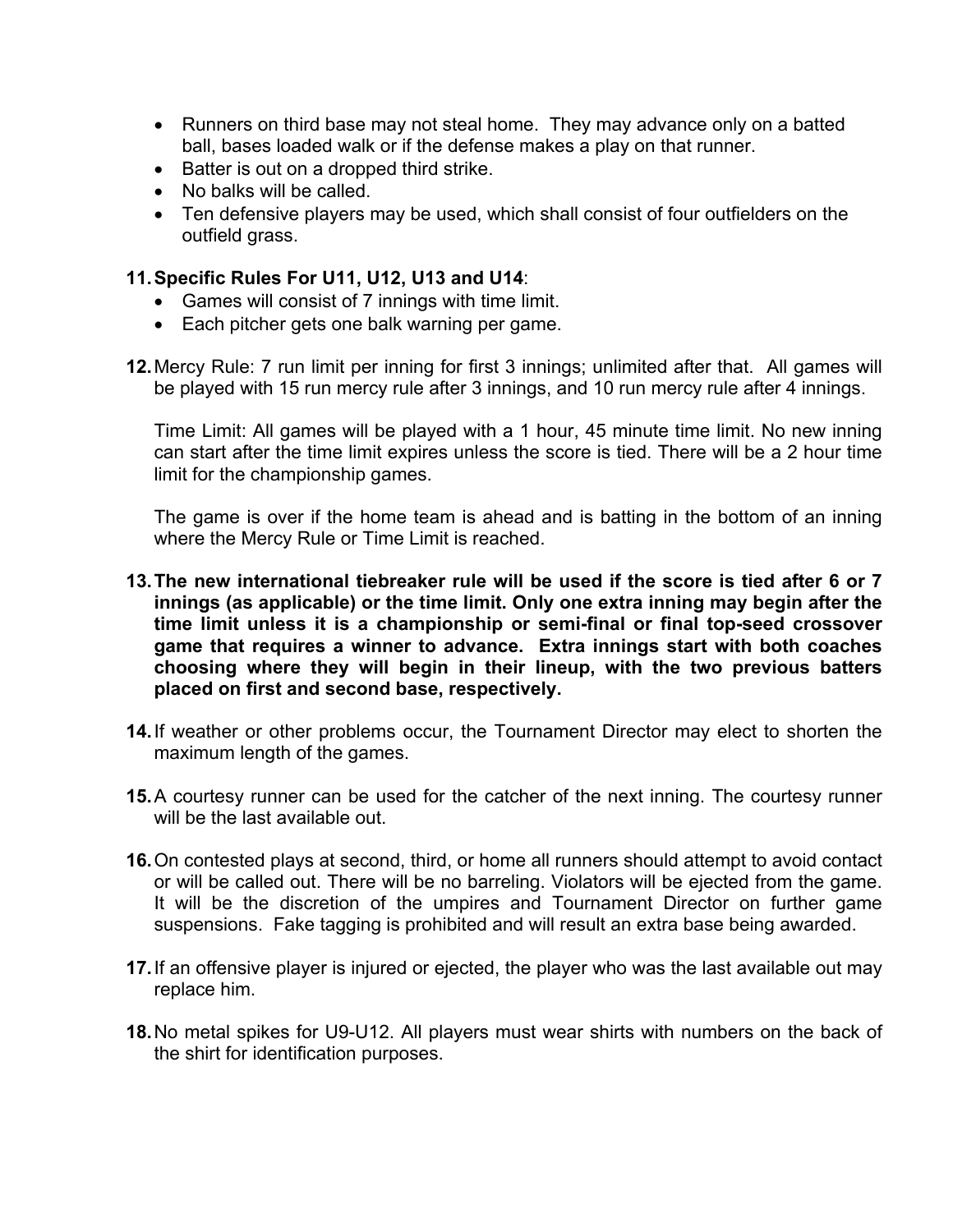- **19.**Umpires have complete control of the game. Tournament Director will settle protests immediately.
- **20.Any player, coach, fan or parent not displaying proper sportsmanship and conduct may be asked to leave the game site for the good of the game.** Any player or coach ejected from the game will also be suspended for his team's next scheduled tournament games. No player or coach shall use and form of tobacco or alcohol on the playing field. No foul language will be allowed. It will be the discretion of the umpires and Tournament Director on further game suspensions.
- **21.**No infield practice will be allowed. Teams may warm up in the outfield and take ground balls in foul territory.
- **22.**No live hitting practice is allowed.
- **23.**Home team will be determined by a flip of a coin. Home team is responsible for the official scorebook unless teams agree otherwise.
- **24.**Individual team and player trophies will be given to the first and second place teams.
- **25.**All game balls will be supplied by the tournament.
- **26.**If tournament is rained out or shortened, certain games may be rescheduled for later dates. A \$100 per team per game refund, up to 3, will be provided for games not played.

## **TIE BREAKER RULES**

If there is a round robin record tie between teams, the following tiebreakers will be used in this order:

- 1) Head to head competition
- 2) Run differential in each game played (No differential greater than 10 runs)
- 3) Fewest runs allowed
- 4) Most runs scored
- 5) Coin flip (if two teams) or draw from hat (if more than two teams)

**Note:** If three or more teams are tied and the teams involved beat each other, tie breaker number 1 is eliminated. Tiebreaker Number 2 is then put into effect. The team with the best differential would be awarded the highest seed. The tiebreaker then resets for the remaining teams to determine the higher seed.

#### **Example:**

Three teams have 2 wins and 1 loss record and beat each other. Team A has a plus run differential of (+5), Team B (+6), and Team C (+7). Team C would be awarded 1<sup>st</sup> place; 2<sup>nd</sup> place